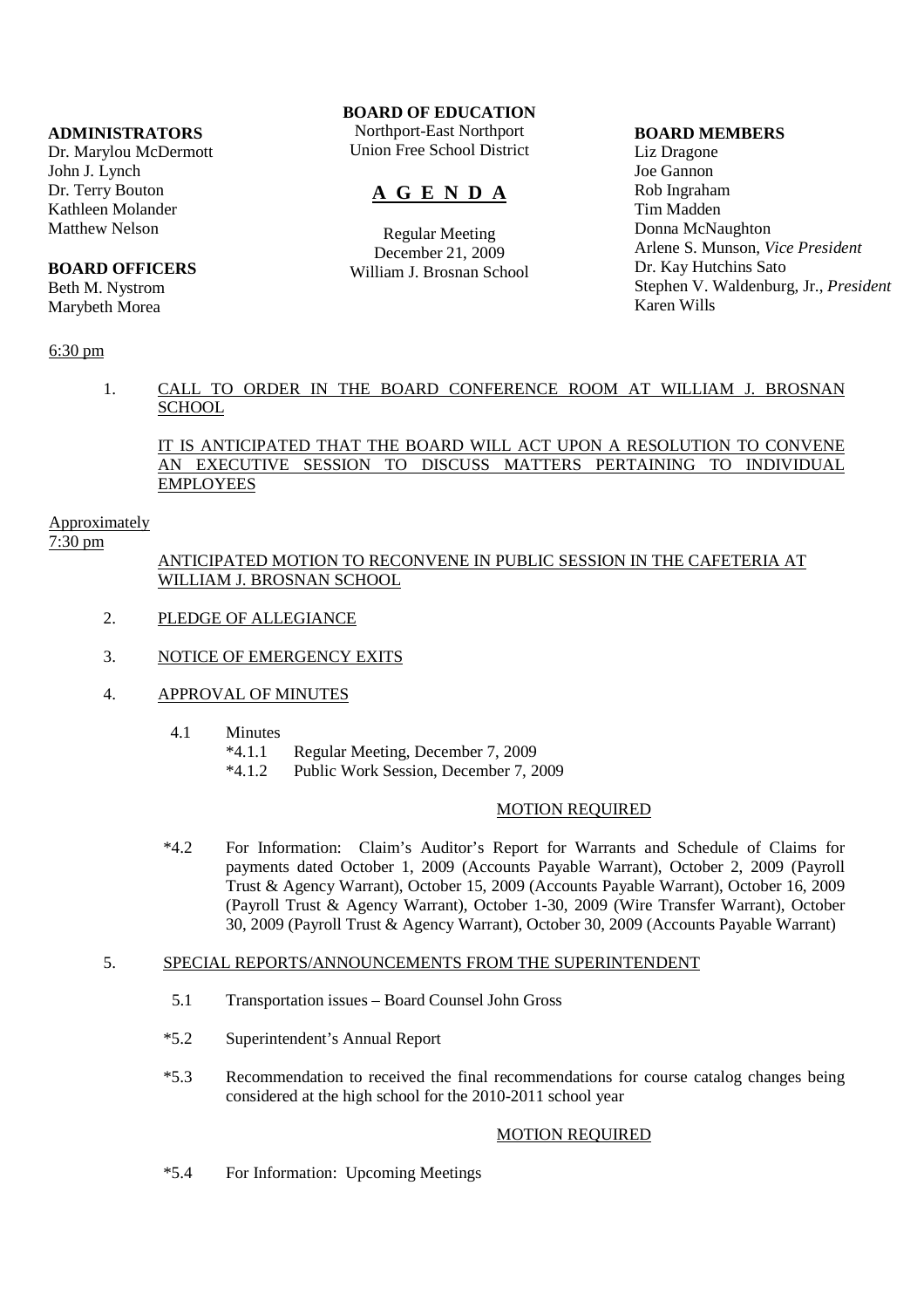# 6. COMMUNICATIONS

*Please Note: This is the opportunity for persons who had written letters to the Board to speak to the Board regarding the issues raised in their communications. Speakers are asked to keep their comments brief, and to speak for no longer than 5 minutes.*

There were no letters of communication

# 7. PUBLIC PARTICIPATION

*Please Note: Community members are invited to share their questions, comments, or concerns with the school board. When speaking, citizens should state their name and address for the record and limit their presentation to 5 minutes. Where possible, the board will answer factual questions immediately. A written response may be provided when information is not available. If a response would involve discussion of board policy or decisions which might be of interest to citizens not present at the meeting, the board may place the item on a future meeting agenda*.

#### 8. SUPERINTENDENT'S REPORT, GENERAL - FOR BOARD ACTION

8.1 Recommendation to approve the following Personnel Schedules:

| $*8.1.1$ Schedule A |            | - Certified Staff              |
|---------------------|------------|--------------------------------|
| $*8.1.2$ Schedule B | $\sim 100$ | Non-Instructional Staff        |
| $*8.1.3$ Schedule C | $\sim 100$ | <b>Salary Transfers</b>        |
| $*8.1.4$ Schedule J | $\sim$     | Committee on Special Education |

## MOTION REQUIRED

- 8.2 Recommendation to receive for a second reading and adopt revisions to the following policy:
	- \*8.2.1 Policy #9510.4 *"Terms and Conditions of Employment for Security Personnel"*

### MOTION REQUIRED

- 8.3 Recommendation to receive for a first reading the following policy:
	- \*8.3.1 Policy #6685 *"False Claims, Fraud Prevention and Detection"*

# MOTION REQUIRED

8.4 Recommendation to delete the following policies:

|  | $*8.4.1$ Policy #3361 – " <i>Payrolls</i> " |  |  |
|--|---------------------------------------------|--|--|
|  | $\cdots$ $\cdots$ $\cdots$                  |  |  |

- \*8.4.2 Policy #5142.3 *"Eye Safety"*
- \*8.4.3 Policy #6145 *"Extraclassroom Activities"*
- \*8.4.4 Policy #6175 *"Youth Recreation Advisory Council"*

### MOTION REQUIRED

8.5 Recommendation to receive for a first reading the following textbook:

| Basic Steps to Reading Rhythm |            |                           |
|-------------------------------|------------|---------------------------|
| James Guarnieri               | JG Music 1 | Instrumental Band Lessons |

MOTION REQUIRED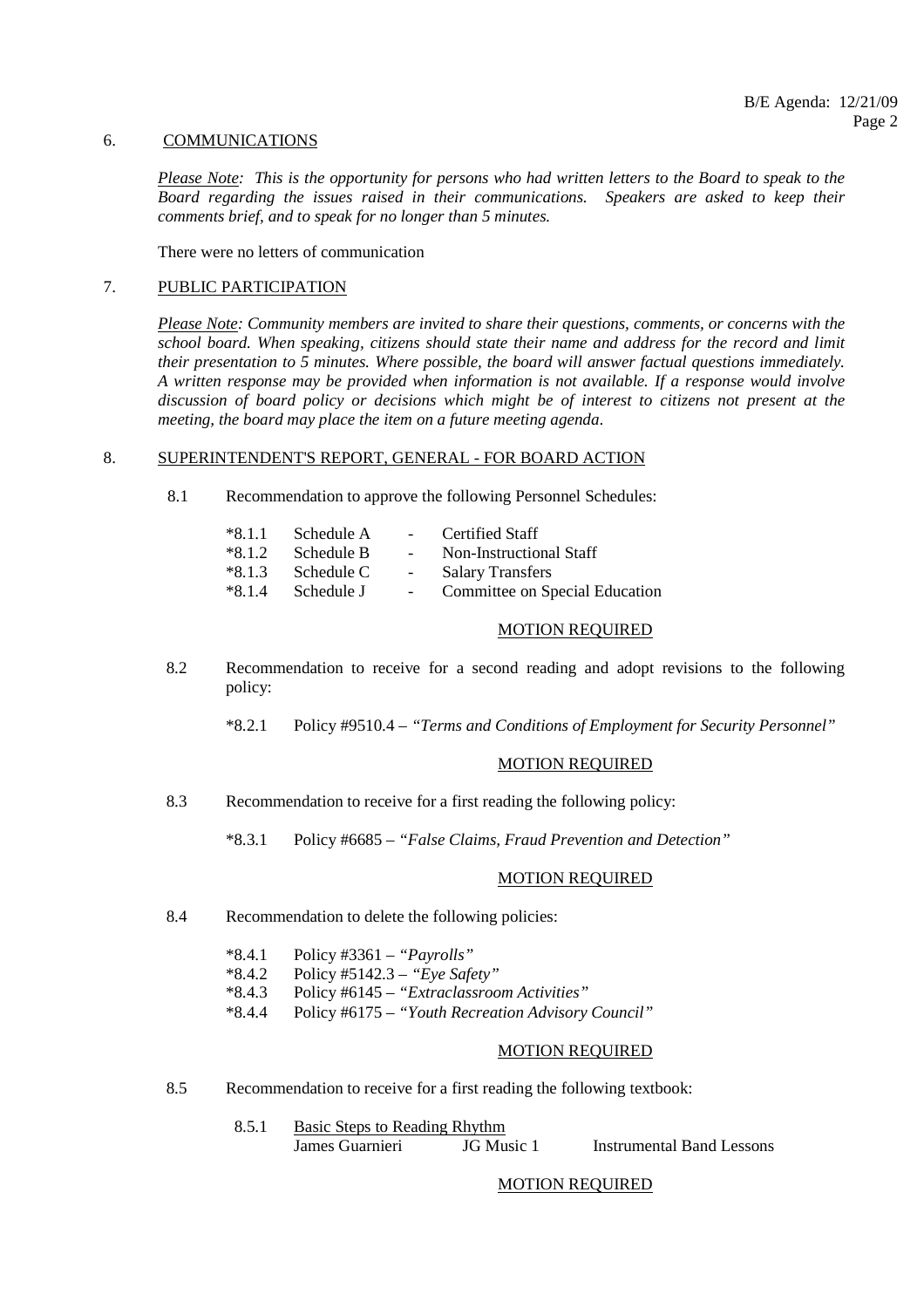#### 9. SUPERINTENDENT'S REPORT, FINANCIAL - FOR BOARD ACTION

9.1 Recommendation to take specified action on the following BIDS:

 EDUCATIONAL \*9.1.1 Award – Hardcover/Paperback Books

# MOTION REQUIRED

 \*9.2 Recommendation to approve a 2009-2010 SEDCAR I Sub-Allocation Contract for Services between Commack Union Free School District (Local Education Agency-LEA) and the Northport-East Northport Union Free School District (Approved Special Education Program-ASEP) – (enclosed for Board Members)

### MOTION REQUIRED

- 9.3 Recommendation to receive the following donations to the District:
	- 9.3.1 \$500.00 from Mark Tracy to the Judith P. Tracy Memorial Scholarship Fund and \$150.00 from Mr. & Mrs. Joseph Tragna to the Lieutenant Commander Christopher C. Tragna Memorial Scholarship Fund
	- 9.3.2 \$280.00 from various donors to the Michael Kauffman Memorial Scholarship Fund
	- 9.3.3 \$200.00 from Mr. and Mrs. Charles D. Tragna to the Lieutenant Commander Christopher C. Tragna Memorial Scholarship Fund and \$1,000.00 from Mrs. Britt Marshal to the Joseph Marshall Math Scholarship Fund

## MOTION REQUIRED

 \*9.4 Recommendation to approve transfer of general fund appropriations in the 2009-2010 budget

#### MOTION REQUIRED

 \*9.5 Recommendation to approve a 2009-2010 Special Education Services Contract between the Northport-East Northport Union Free School District and the Half Hollow Hills Central School District – (enclosed for Board members)

#### MOTION REQUIRED

9.6 Recommendation to approve the following change orders:

CAPITAL PROJECTS – EXCEL:

- \*9.6.1 Change Order #1, dated November 17, 2009, SED Project #58-04-04-03-0-009- 015, Pulaski Road Elementary School, increase in the amount of \$677.00
- $*9.6.2$  Change Order #1, SED Project #58-04-04-03-0-003-016, East Northport Middle School, increase in the amount of \$1,219.92, and General Allowance Authorization #1, in the amount of \$2,000.00

#### MOTION REQUIRED